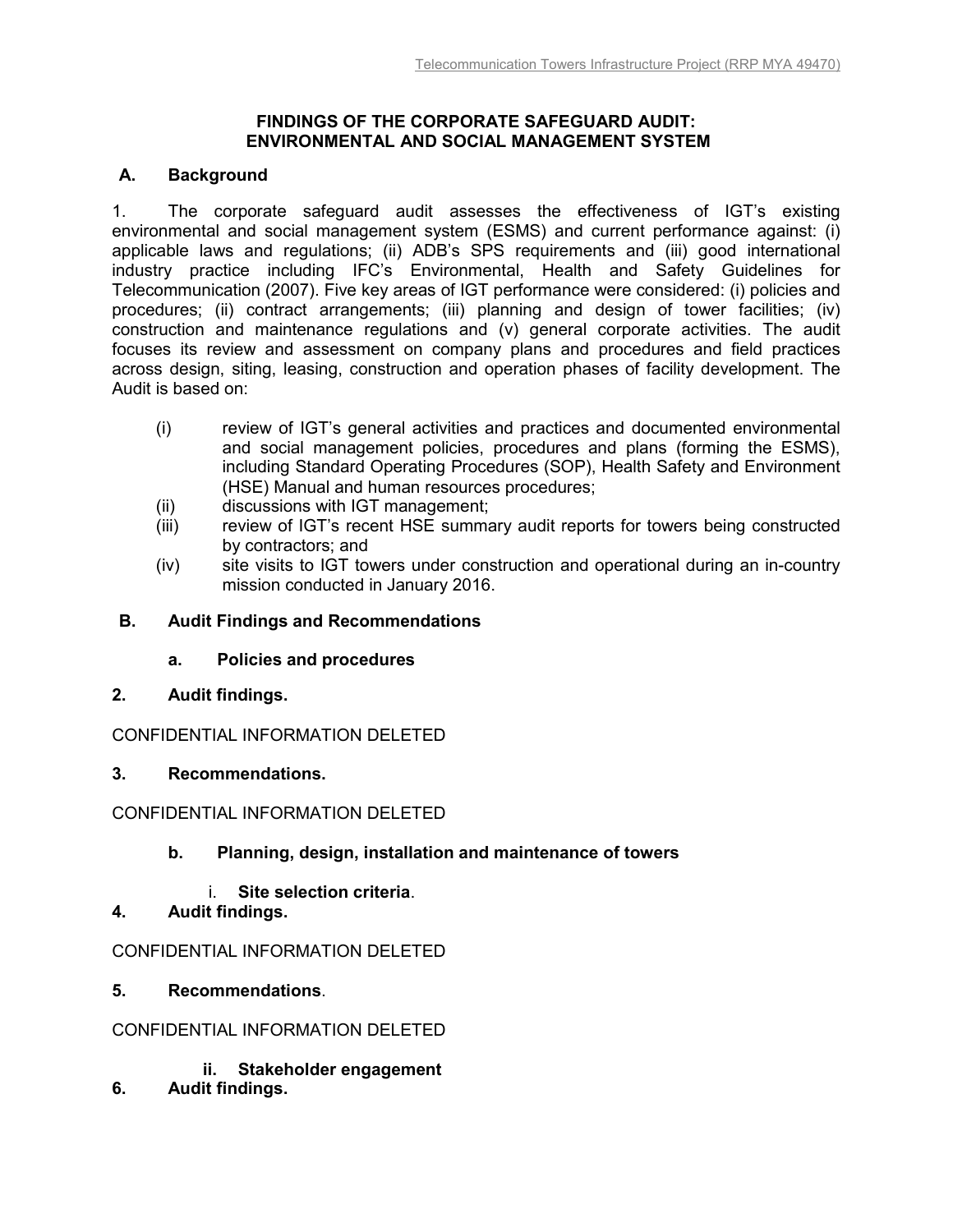2

## CONFIDENTIAL INFORMATION DELETED

**7. Recommendations.** 

# CONFIDENTIAL INFORMATION DELETED

- **iii. Labor management**
- **8. Audit findings.**

## CONFIDENTIAL INFORMATION DELETED

**9. Recommendations.**

# CONFIDENTIAL INFORMATION DELETED

- **iv. Resource efficiency and Pollution Prevention.**
- **10. Recommendations**.

## **CONFIDENTIAL INFORMATION DELETED**

- **v. Chance Find Procedures.**
- **11. Audit findings.**
- CONFIDENTIAL INFORMATION DELETED
- **12. Recommendations**.
- CONFIDENTIAL INFORMATION DELETED
	- **vi. Site decommissioning.**
- **13. Audit findings.**

CONFIDENTIAL INFORMATION DELETED

- **14. Recommendations.**
- CONFIDENTIAL INFORMATION DELETED
	- **vii. Contractor workforce training.**
- **15. Audit findings.**

CONFIDENTIAL INFORMATION DELETED

**16. Recommendations.**

CONFIDENTIAL INFORMATION DELETED